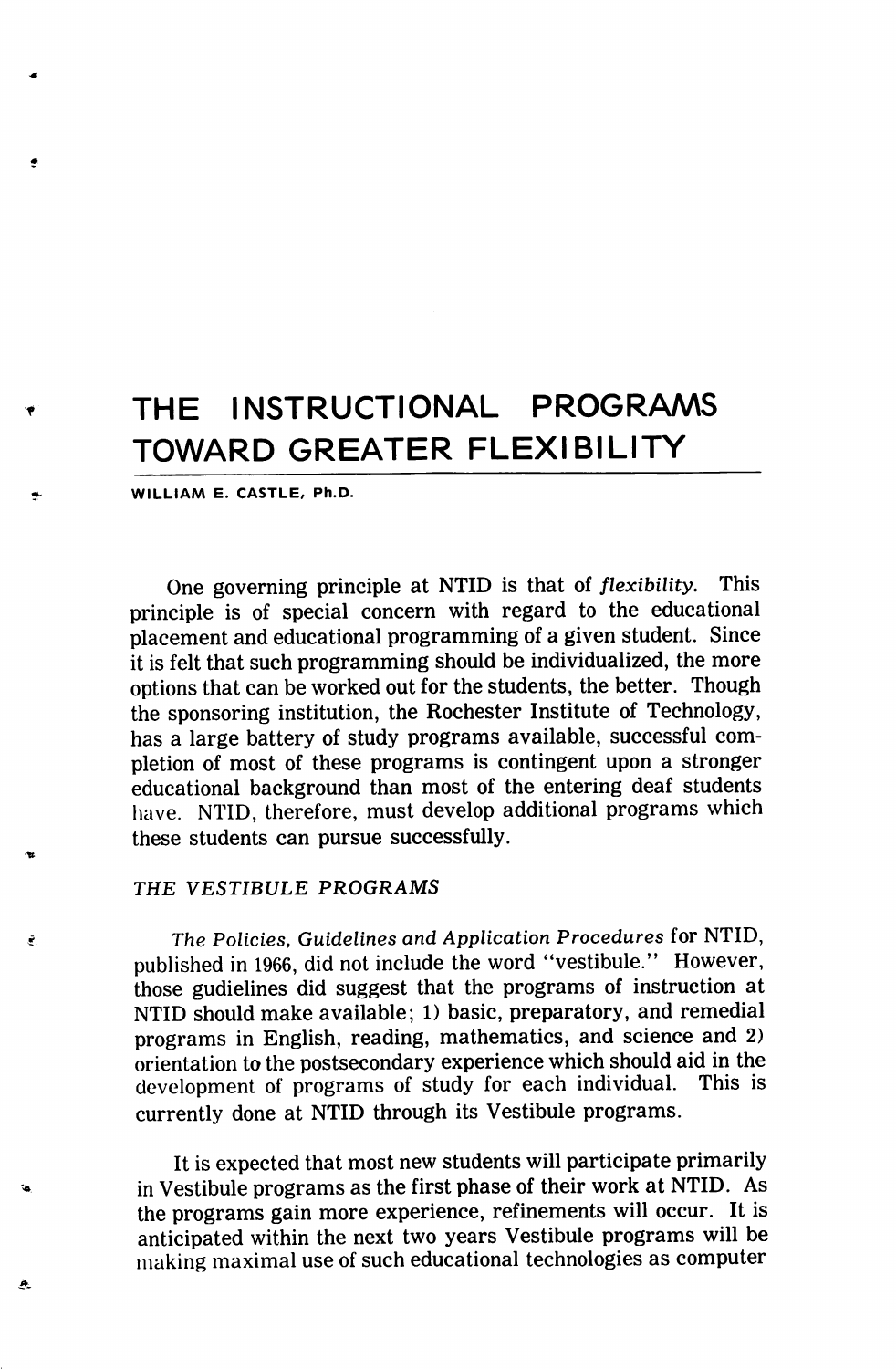'n,

21

÷.

assisted instruction, mediated lectures, educational television, laboratory classrooms, and programmed learning.

## CERTIFICATE-DIPLOMA-ASSOCIATE PROGRAMS

Four new technical curricula were designed in 1969 and made available to NTID students in the fall quarter. These were Diploma programs in architectural drafting, mechanical drafting, machine tool operation, and office practice.

Experience thus far indicates that this set of technical programs is not expansive enough and is not going to satisfy varying levels of aspiration among the deaf students. The efforts of the next two years will implement a set of curricula for Associate programs for deaf students which allow for 1) granting a certificate lor successful accomplishment at any point in a given Associate program, 2) granting a diploma for prescribed sets of credits from a given Associate program, and 3) exiting into varying employment opportunities at various levels of academic accomplishment.

Several new certificate, diploma, and associate curricula were instituted in September, 1970 in the general areas of paramedical technologies, mechanical and electrical technologies, business technologies, and visual communication technologies. These programs are listed in Chart 1.

#### CROSS-REGISTERED PROGRAMS

The principle of integration is also important to NTID. It is more majorly operative in the social than in the academic life of the deaf students, but it is made operative in the latter as well through a policy of cross-registration. This policy adds to the flexibility of programming for individual students. Deaf students may be crossregistered into many of the vast array of courses offered by the sponsoring institution, RIT. Chart 2 indicates what programs are available in the various colleges of RIT.

# THE POSSIBLE PROGRAM SEQUENCES

A summary of possible program sequences for NTID students is presented in Chart 3. However, it should be noted that this sum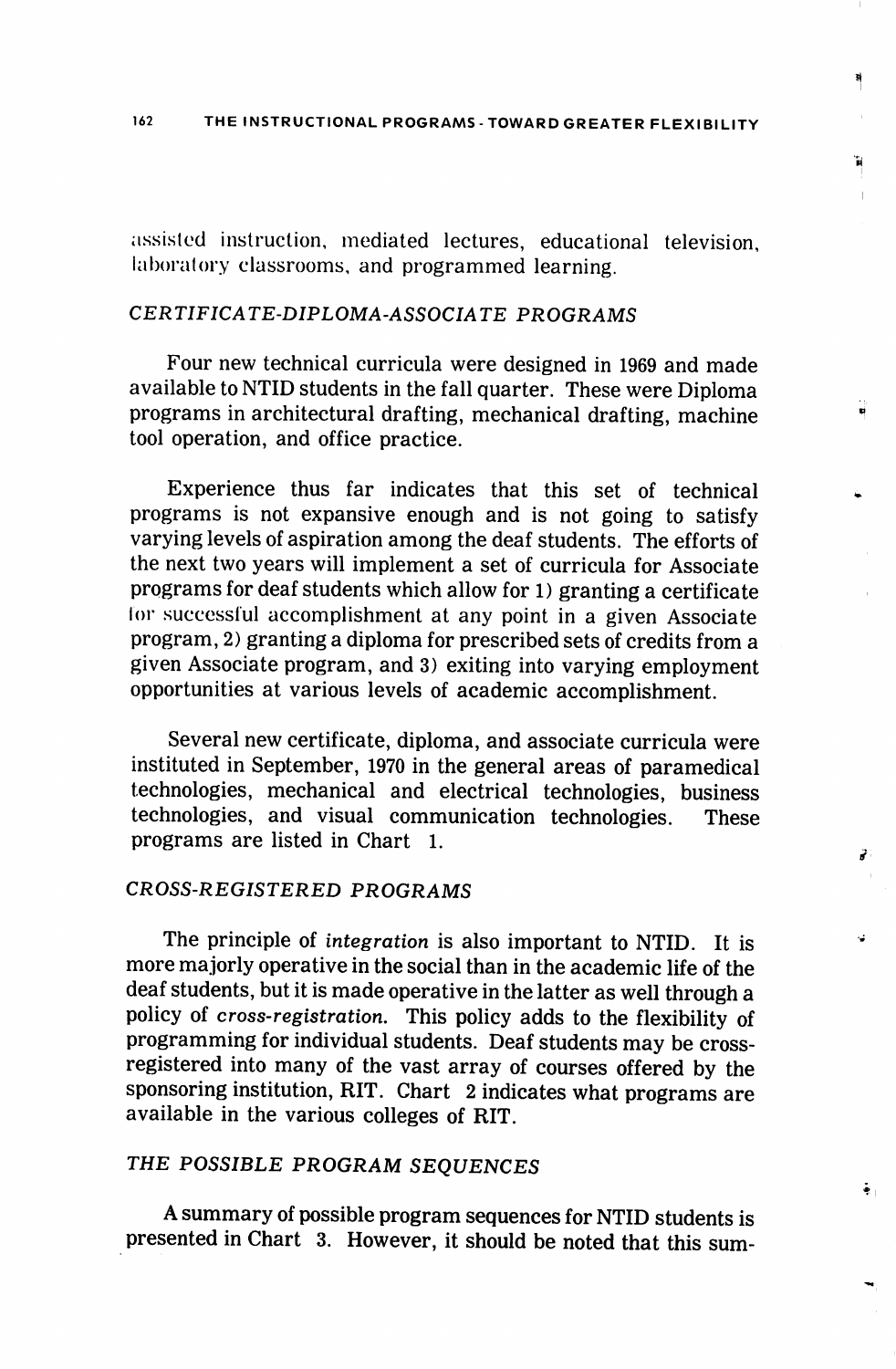mary does not completely exemplify the flexibility with which NTID students are presently handled. Programs may be tailored for the particular student, whereby that student may have some courses in the Vestibule programs and some in certificate, diploma, or associate programs, or some for which he must be cross-registered. In addition, certificates and diplomas can be awarded at NTID without strict adherence to presecribed curricula.

#### COMPUTER ASSISTED INSTRUCTION

A considerable amount of energy has been spent in 1969 in the development of programs and materials for Computer Assisted Instruction (CAD.

An evaluation of the 70 deaf students who entered NTID in the fall of 1968 revealed considerable deficiencies in the area of secondary mathematics. Since these deficiencies vary with each student, it was proposed that a computer based system which could diagnose individual deficiencies and then remediate those deficiencies would be a most effective and advantageous way of meeting the needs of these students and of using CAI.

Chart 1-A summary of the certificate, diploma, and associate curricula initiated by NTID in September, 1970

#### BUSINESS TECHNOLOGIES

Certificate: Accounting Technology Data Processing Office Practice and Procedures

 $\ddot{\mathbf{r}}$ 

- Diploma: Accounting Technology Data Processing Office Practice and Procedures
- Associate: Accounting Technology Data Processing Office Practice and Prodecures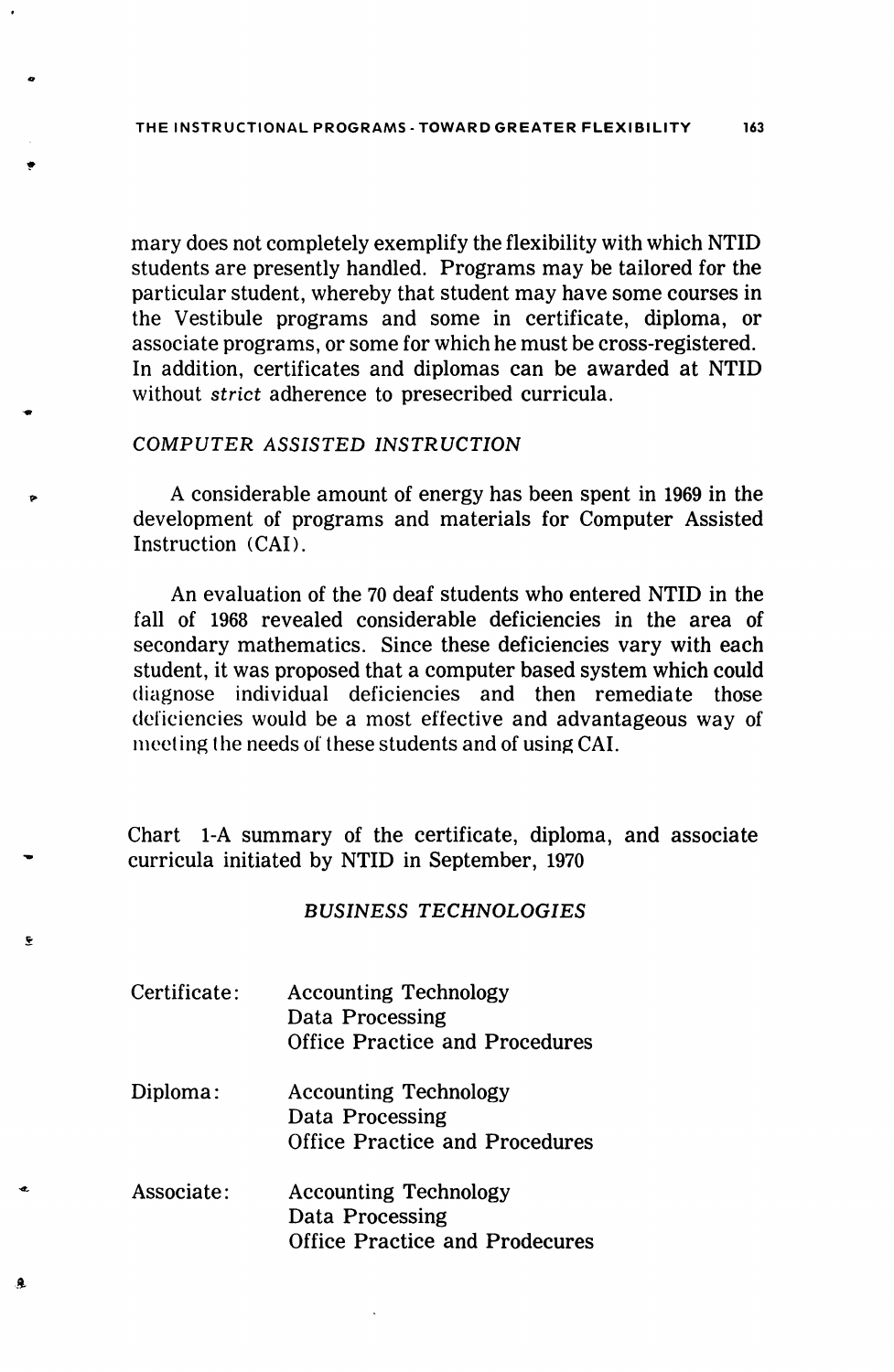164 THE INSTRUCTIONAL PROGRAMS - TOWARD GREATER FLEXIBILITY

### MEHCANICAL AND ELECTRICAL TECHNOLOGIES

- Certificate; Basic Technical Drafting
- Diploma: Architectural Drafting Electronics Machine Tool Operation Mechanical Drafting Numerical Control Programming
- Associate: Architectural Technology Civil Technology Electrical Technology Mechanical Technology

#### TECHNICAL SCIENCES

- Certificate: Histologic Technicians Physician's Office Technicians
- Diploma: Clinical Chemistry Assistants Hematology Assistants Medical Record Technicians Microbiology Assistants
- Associate: Medical Laboratory Technicians Medical Record Technicians

## VISUAL COMMUNICATION TECHNOLOGIES

- Certificate: Applied Photography Printing Technology
- Diploma: Applied Photography Graphic Communications Ingerior and Window Display Printing Technology Textile Design
- Associate: Applies Photography Printing Technology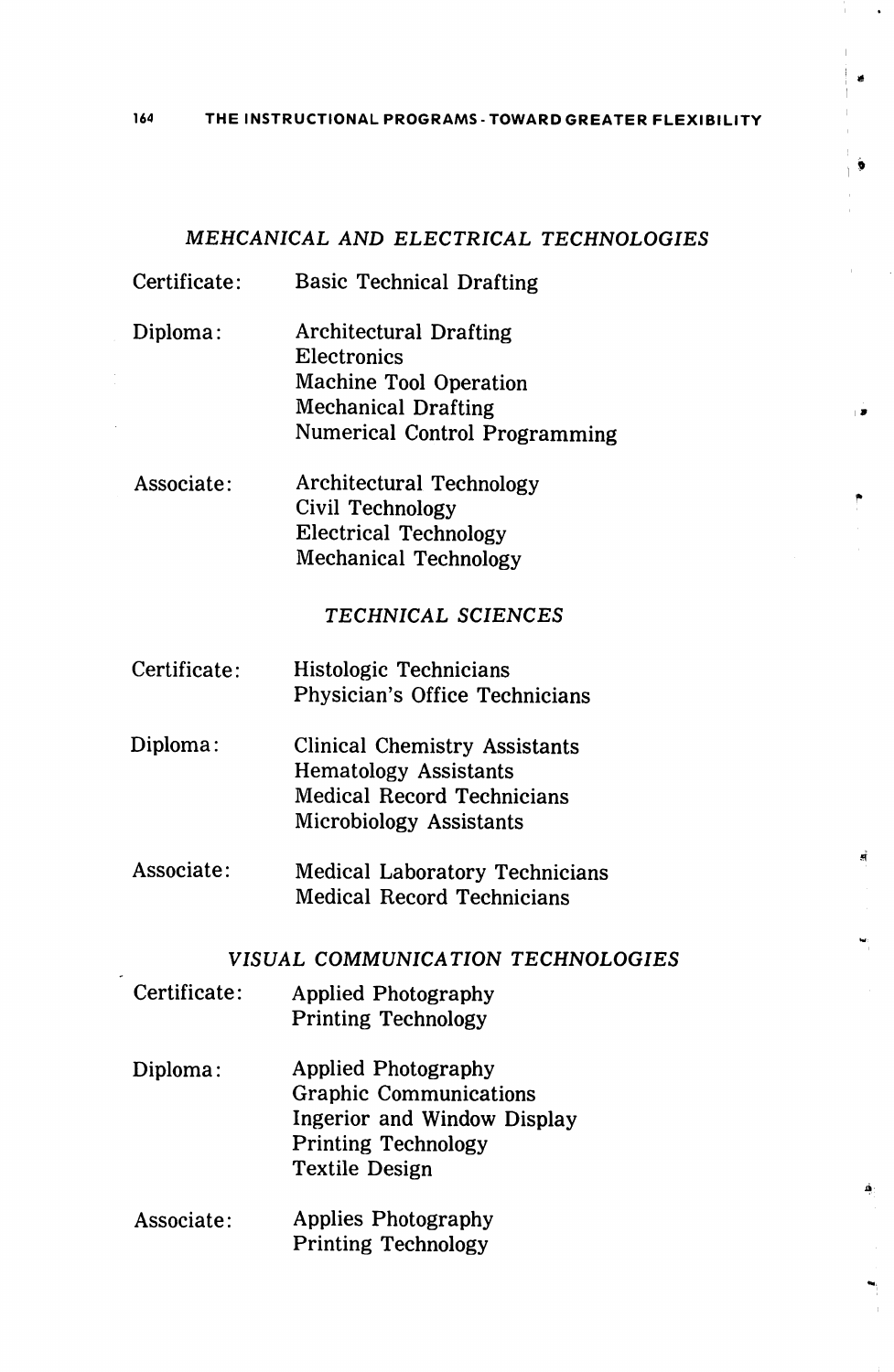Chart 2-A summary of the major programs available through the day colleges of RIT

### COLLEGE OF BUSINESS

Accounting Business Administration Food Service Management Hospital Dietetics Retail Management Secretarial, Executive Secretarial, Medical

## COLLEGE OF ENGINEERING

Electrical Engineering Electrical Technology Industrial Engineering Mechanical Engineering Mechanical Technology

# COLLEGE OF FINE AND APPLIED ARTS

Advertising Design Ceramics Illustration Industrial Design Metalwork and Jewelry Weaving and Textile Design Woodworking and Furniture Design

## COLLEGE OF GRAPHIC ARTS AND PHOTOGRAPHY

General Printing Journalism-Printing Printing Education Printing Management

 $\boldsymbol{Q}$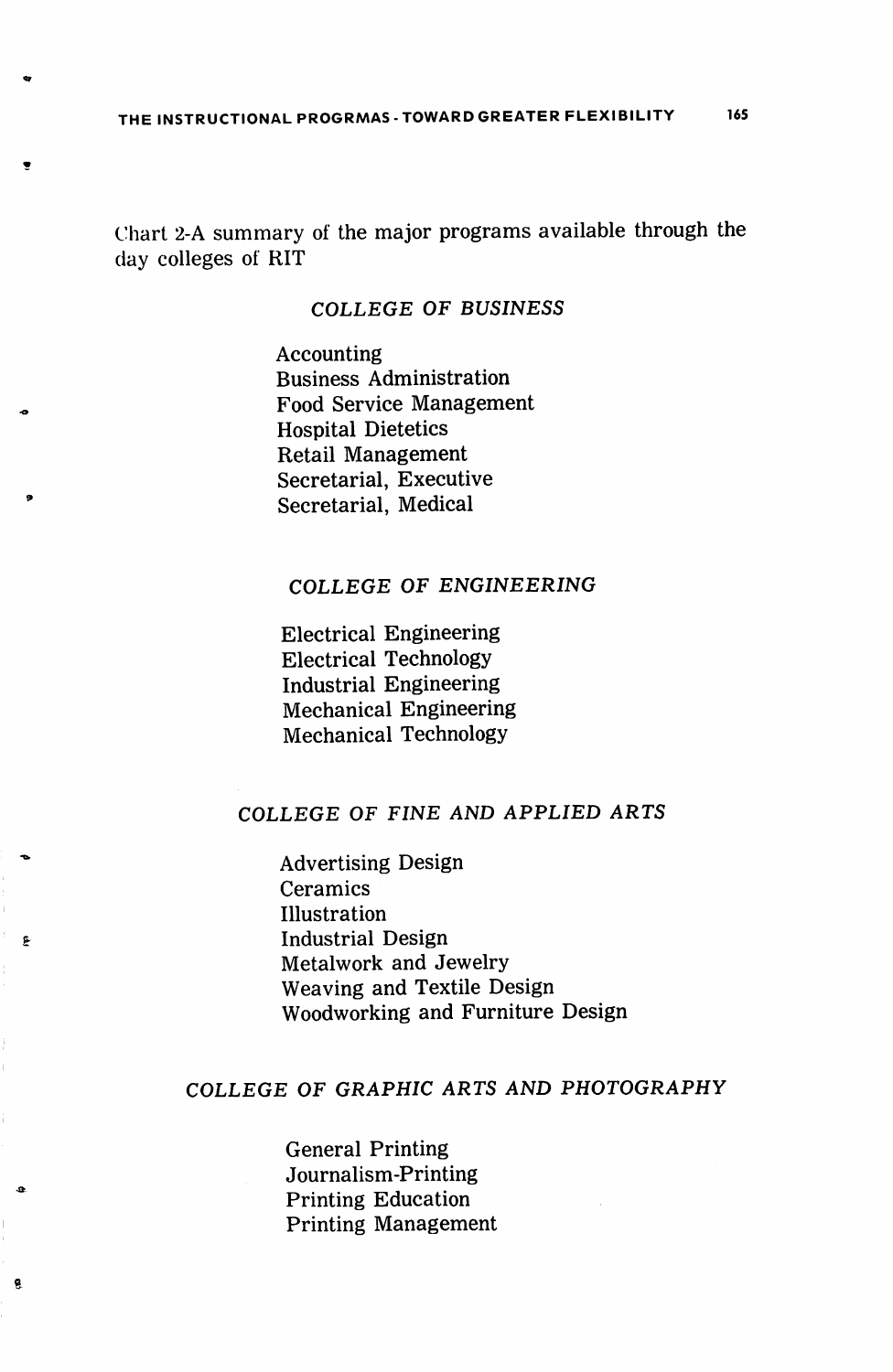#### COLLEGE OF SCIENCE

Biology **Chemistry Mathematics** Medical Technology Physics

Chart 3-A summary of the possible program sequences of NTID students

POSSIBLE PROGRAM SEQUENCES:

| $V - E$                                                                                                                                                                                                                                                                   |                                                                                                                                                                                       |
|---------------------------------------------------------------------------------------------------------------------------------------------------------------------------------------------------------------------------------------------------------------------------|---------------------------------------------------------------------------------------------------------------------------------------------------------------------------------------|
| $V - C - F$                                                                                                                                                                                                                                                               |                                                                                                                                                                                       |
| $V - C - D - E$                                                                                                                                                                                                                                                           |                                                                                                                                                                                       |
| $V - C - D - A - E$<br>$V - C - D - A - B - E$<br>$V - D - E$<br>$V - D - A - E$<br>$V - D - A - B - E$<br>$V - A - E$<br>$V - A - B - E$<br>$C - E$<br>$C - D - E$<br>$C - D - A - E$<br>$C - D - A - B - E$<br>$C - A - E$<br>$C - A - B - E$<br>$D - E$<br>$D - A - E$ | KEY:<br>$A -$ Associate Programs<br>$B -$ Baccalaureate Programs<br>$D$ — Diploma Programs<br>$E$ – Employment or educational<br><b>Placement Elsewhere</b><br>V — Vestibule Programs |
|                                                                                                                                                                                                                                                                           |                                                                                                                                                                                       |
| $A - E$                                                                                                                                                                                                                                                                   |                                                                                                                                                                                       |
| $A - B - E$                                                                                                                                                                                                                                                               |                                                                                                                                                                                       |

Using a task analysis of the requirements for entry into Calculus 75-101 (a basic calculus course at Rochester Institute of Technology), objectives were established for a comprehensive Mathematics Diagnostic System (MDS).